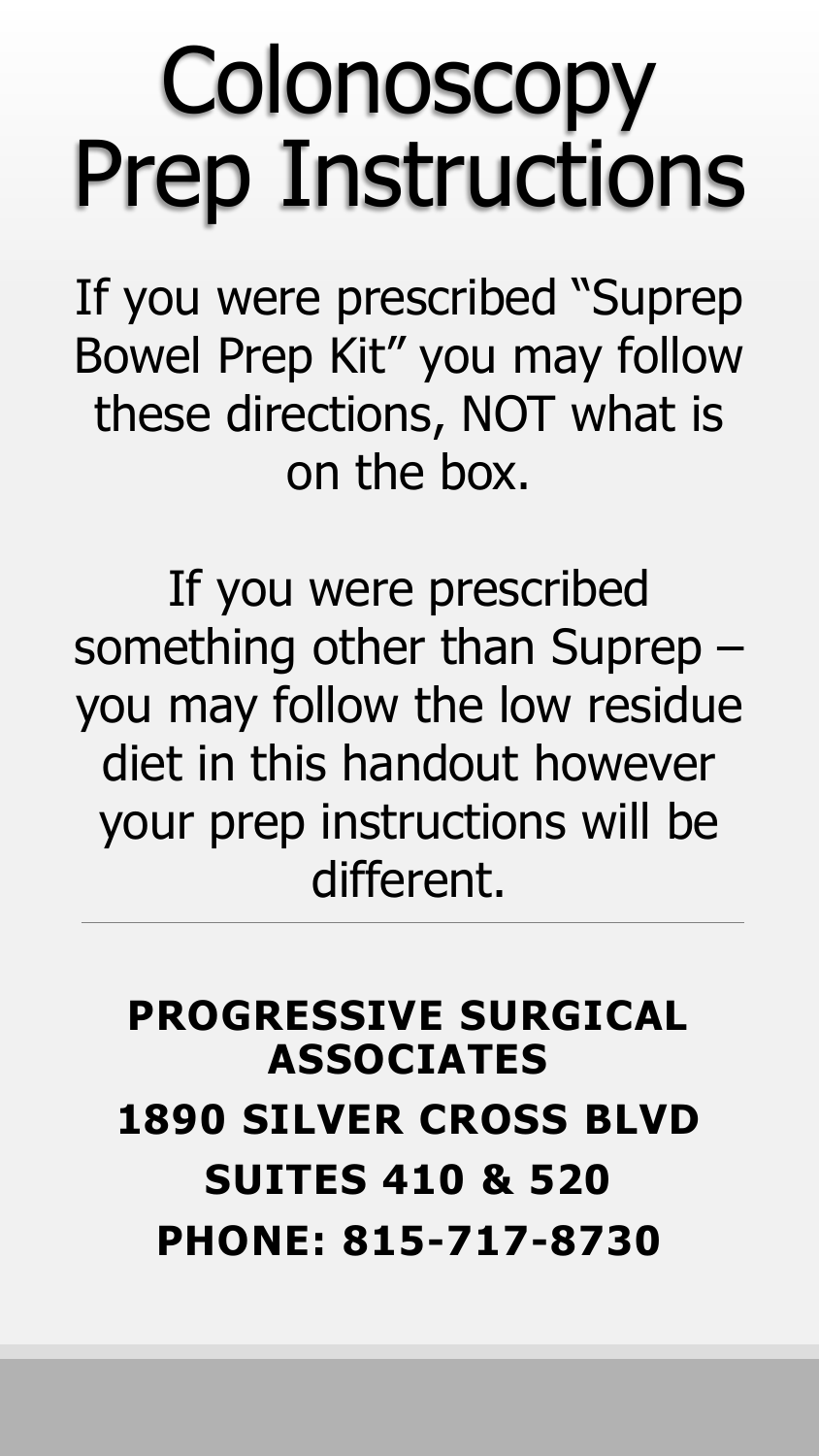# TWO DAYS BEFORE

Follow a low residue and low fiber diet

#### **AVOID THESE FOODS**

Anything with seeds and nuts Fresh or dried fruits and vegetables Whole grain breads and cereals Beans, peas, lentils Tough, fibrous meats and red meats Limit dairy such as milk, cheese, ice cream Anything red or purple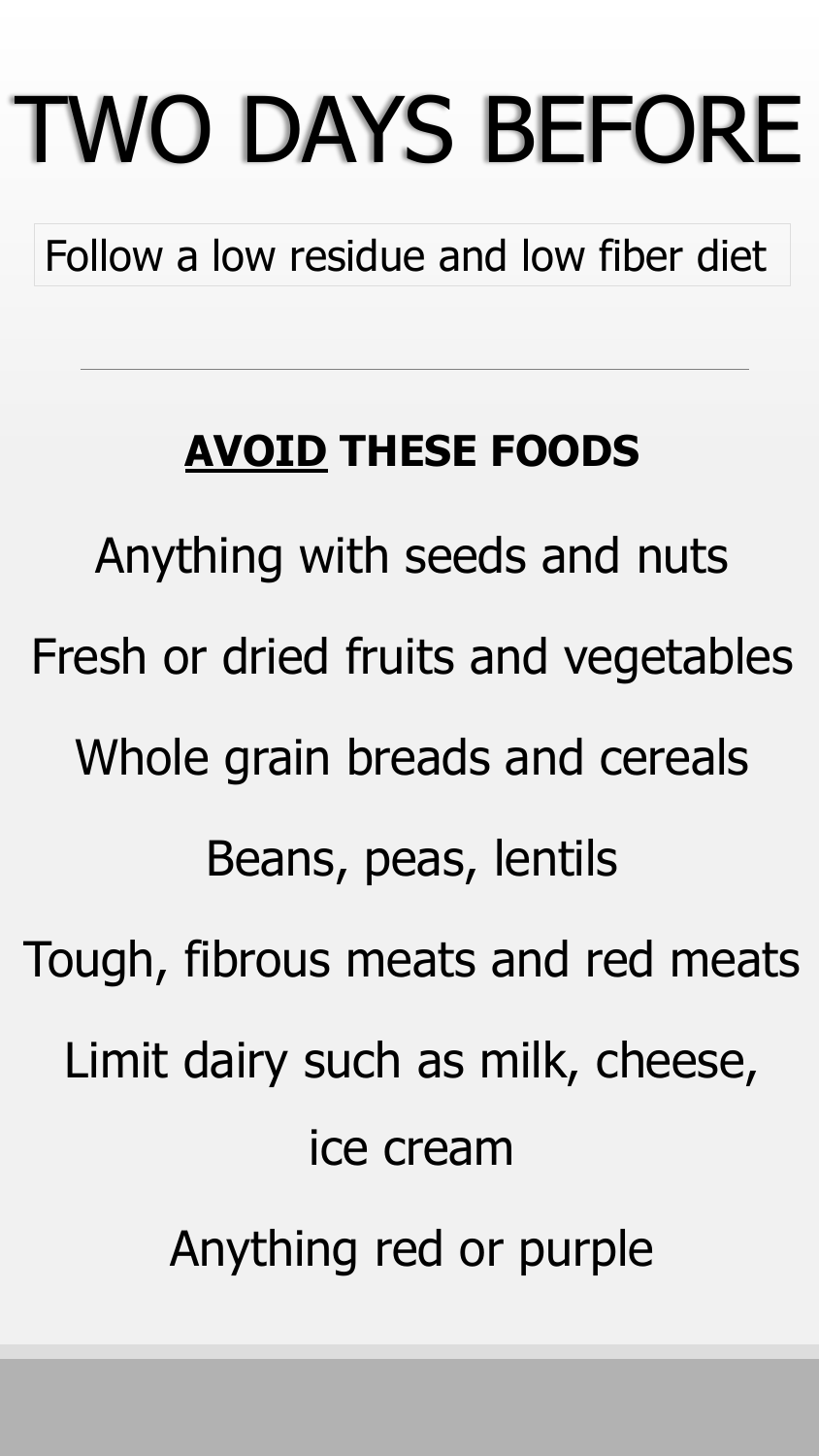# TWO DAYS BEFORE

Follow a low residue and low fiber diet

#### **FOODS YOU CAN EAT**

Cooked potatoes without skin, mashed potatoes

Breads and grains made with refined white flour such as rolls, muffins, bagels, white rice, saltine crackers, low fiber cereal

Chicken, Turkey, Lamb, Lean Pork, Veal, Fish, Eggs, Tofu

Fruit juice without pulp, applesauce

Broth, bouillon, strained soups

Coffee, tea, soda, ensure, boost

Pudding, Jell-O, custard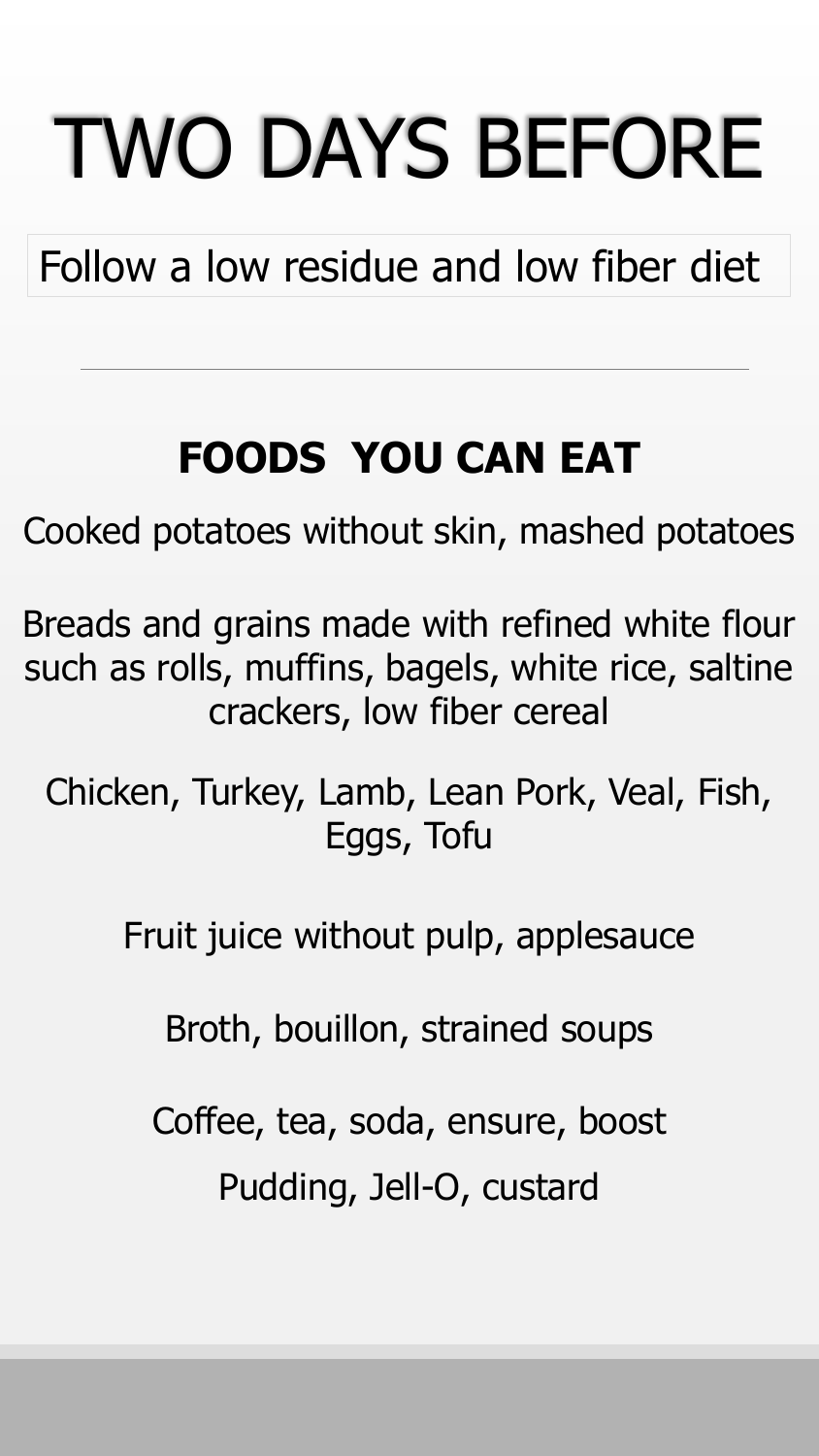# THE DAY BEFORE

Continue with the low residue/low fiber diet until 5 pm

◦\*This diet is explained in detail on the previous pages\*

#### **YOU CAN ONLY CONSUME CLEAR LIQUIDS AFTER 5 PM**

◦You can drink: water, fruit juice without pulp, limeade, lemonade, coffee without cream, chicken broth, tea, clear soda, popsicles or jell-o (no red or purple), NO alcohol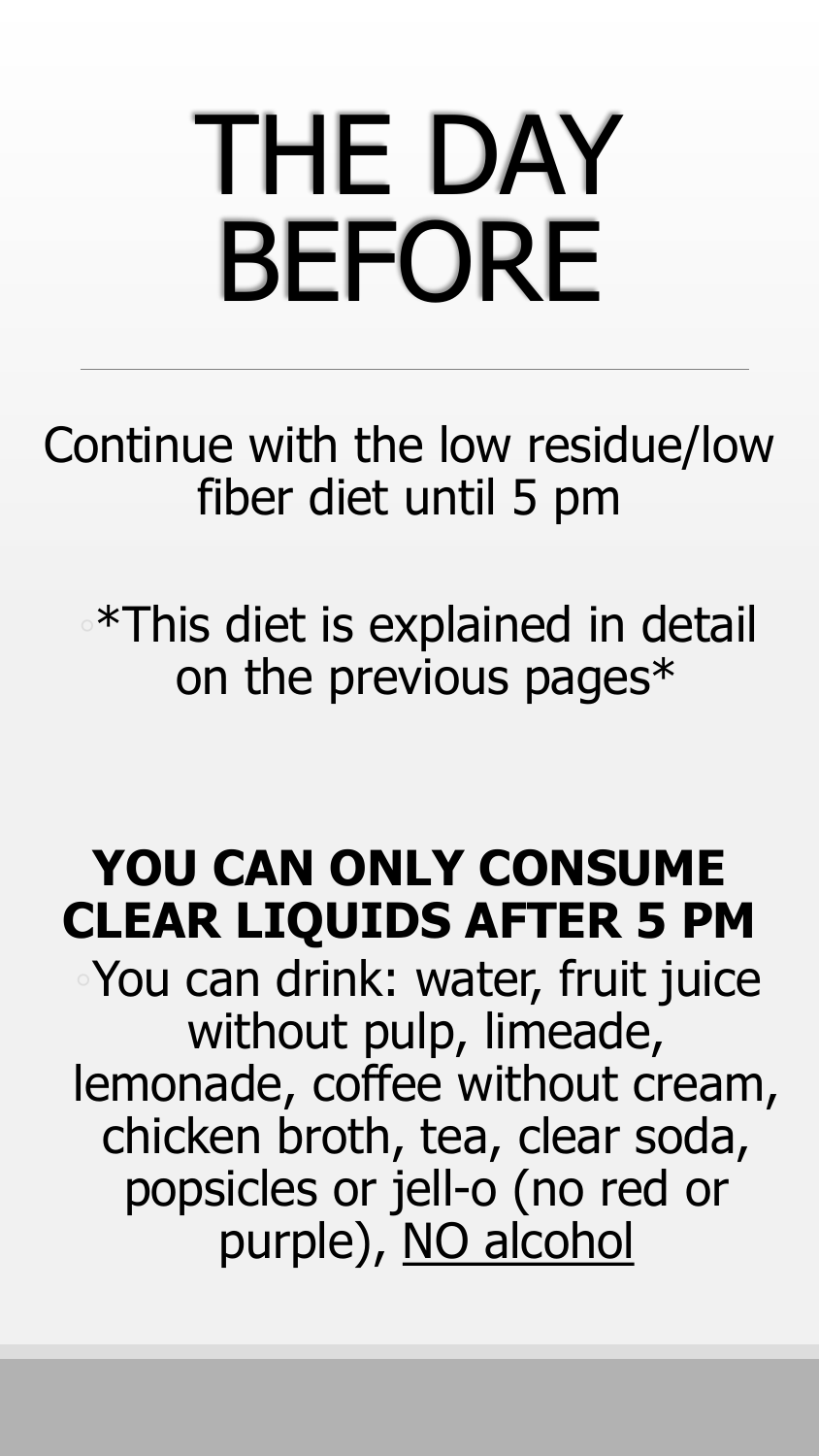## THE DAY BEFORE – 5 PM

You will start your bowel prep now – remember only clear liquids after 5 pm! See previous page for liquid list.

- 1. Use one 6 oz bottle of Suprep Solution and pour it into the cup provided. You may refrigerate this ahead of time for taste.
- 2. Add a clear liquid of your choice into the cup with the Suprep Solution until the 16 oz line is reached. Mix together.
- 3. Drink ALL of the liquid in the cup. Using a straw may help.
- 4. Drink 2 more 16 oz cups of CLEAR liquid (for example water or gatorade) within the next hour. This prevents dehydration as you go through your prep.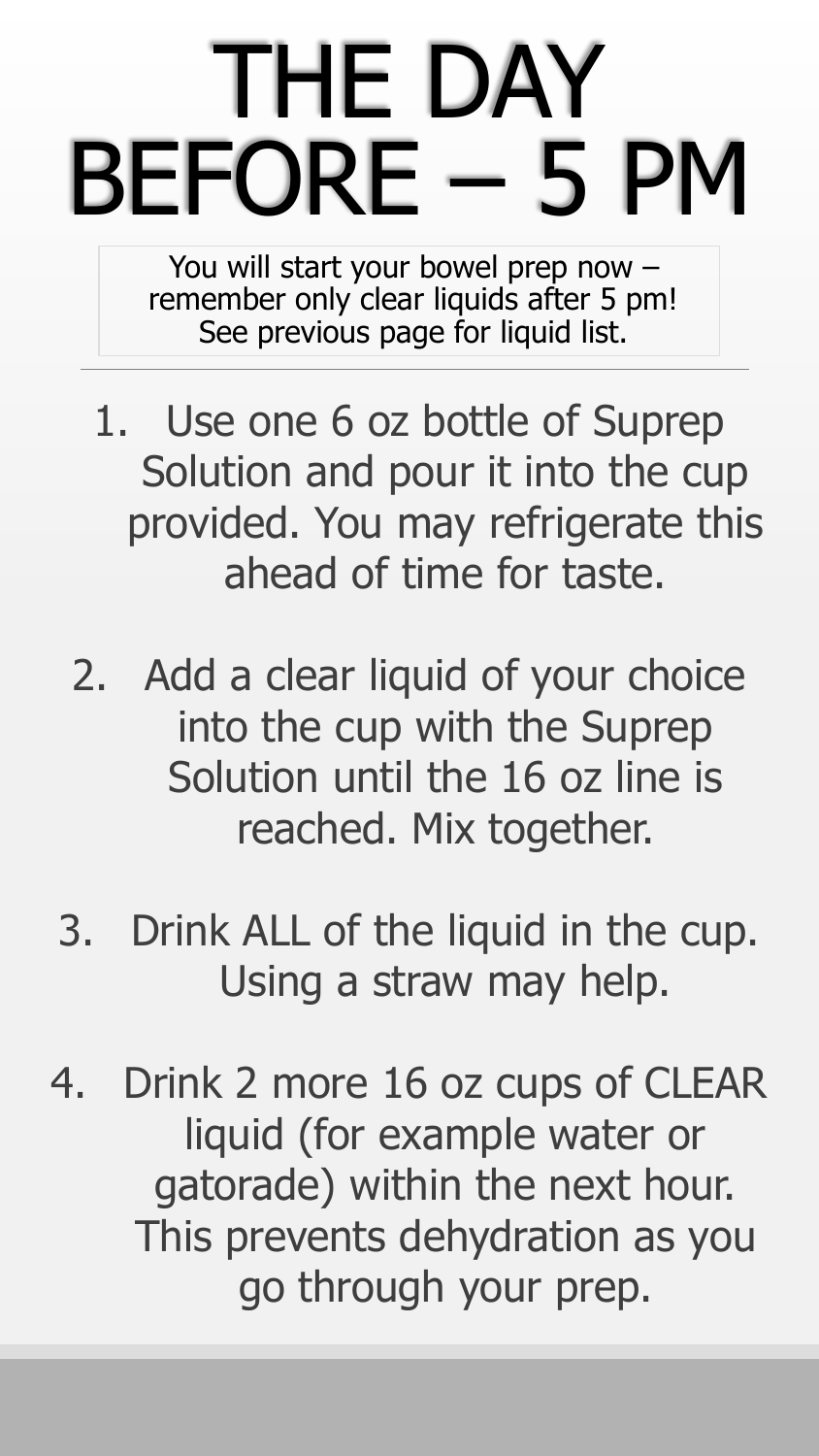### THE DAY BEFORE – 9 PM

At 9 pm, you will **REPEAT** the prep steps from 5 pm

1. Use the other 6 oz bottle of Suprep Solution and pour it into the cup provided. You may refrigerate this ahead of time for taste.

- 2. Add a clear liquid of your choice into the cup with the Suprep Solution until the 16 oz line is reached. Mix together.
	- 3. Drink ALL of the liquid in the cup. Using a straw may help.
		- 4. Drink 2 more 16 oz cups of CLEAR liquid (for example water or gatorade) within the next hour. This prevents dehydration as you go through your prep.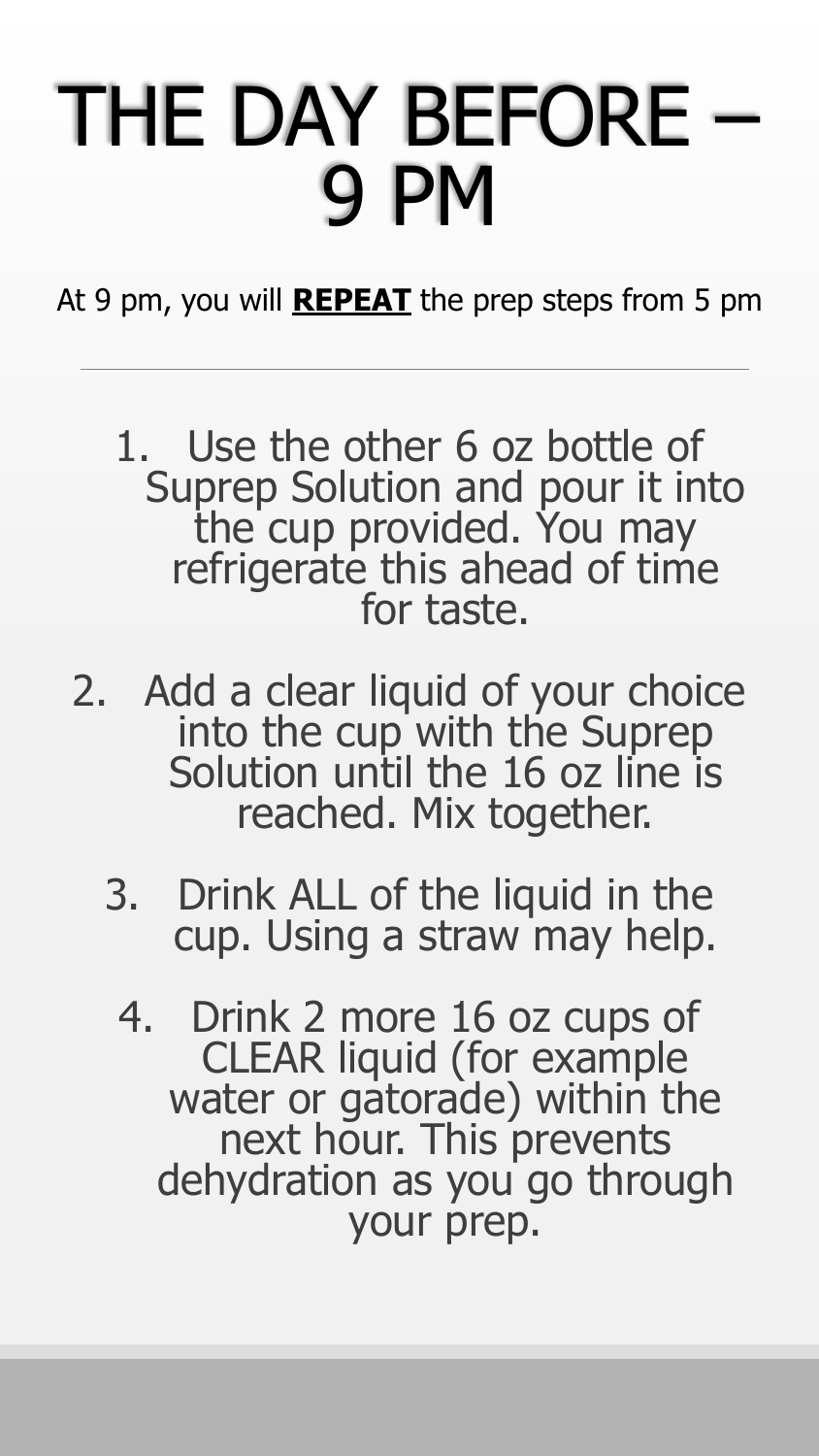### THE DAY BEFORE – 12 AM

# **Do not eat or drink\* anything after midnight!**

\*You may have a sip of water up to 3 hours before scheduled procedure time